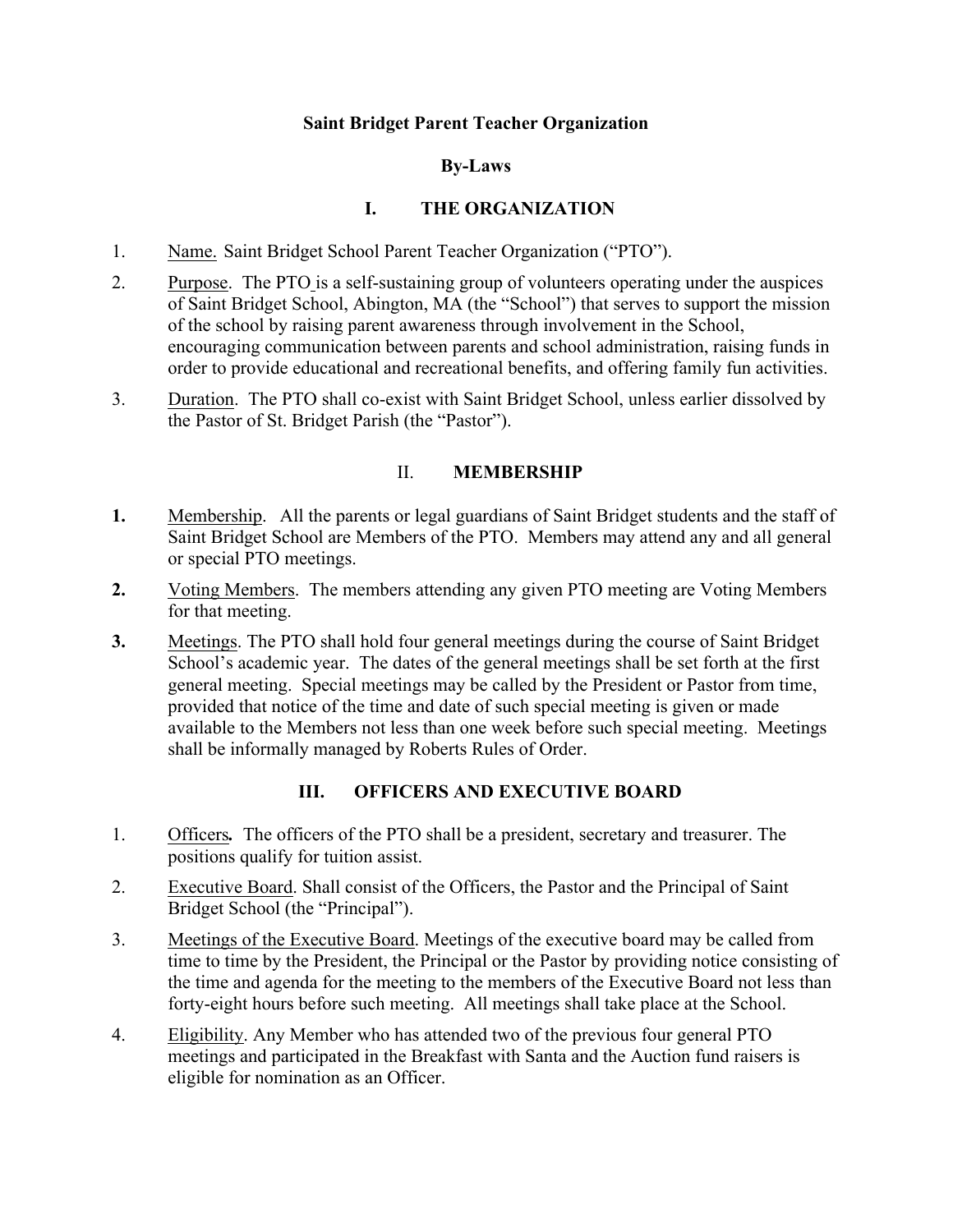- 5. Nomination. Candidates for Office may be nominated in writing prior to the May general PTO meeting or in person at the May general PTO meeting. Any such nomination must be seconded by a voting member at the May PTO meeting to stand for election.
- 6. Election. Voting shall occur by written ballot of the Voting Members at the May general PTO meeting. The winner of a plurality of the ballot shall be elected. In the event of a tie the ballot shall be repeated until one candidate receives a plurality.
- 7. Tenure. One person may only hold only one office at any given time. The term of office  $\overline{\text{shall}}$  be two years beginning the 1<sup>st</sup> day of July following election or until their earlier resignation, removal or death. Each individual may only serve one term in an office.
- 8. Resignation or Removal. Any Officer may resign their Office by delivering a written resignation to the President or the Principal, such resignation to be effective upon date of delivery or such later date as may be stated in the resignation, unless otherwise determined by the Executive Board. The Executive Board may by majority vote refer a vote of removal to the members at the next general or special meeting of the PTO, provided that notice of such vote is distributed to the Officer and Members no less than one week before such meeting.
- 9. Vacancies. If a vacancy in any office occurs the Executive Board by a majority vote shall designate a replacement to serve the remaining term of office.
- 10. President. The President shall be the chief executive of the PTO with all the powers and duties customary thereto, and shall:
	- a. Preside over all meetings of the PTO.
	- b. Oversee the preparation each meeting's agenda.
	- c. Be a member, ex officio of all committees, except a committee to elect the Executive Board.
	- d. Represent the PTO.
	- e. Assist in the total coordination of all committees and the PTO as a whole.
	- f. Spend no more than \$100 on any one item or combination of related items, not included in the budget, without the consent of the general membership.
	- g. Appoint Committees as needed.
	- h. Announce PTO meetings to the School Communications Coordinator at least one week in advance of that meeting.
- 11. Treasurer. The Treasurer shall be the chief financial officer of the PTO with all the powers and duties customary thereto, and shall:
	- a. Act as custodian of PTO funds and perform all banking activities of the PTO;
	- b. Maintain up-to-date, accurate financial records of the PTO;
	- c. Keep accurate records of any disbursements;
	- d. Receive all funds of the PTO, including, but not limited to, donations, dues, and fundraising sales and contributions;
	- e. Provide a written and oral financial report of the receipts and expenditures at each PTO and Executive Board meeting and at other times upon request of the Executive Board;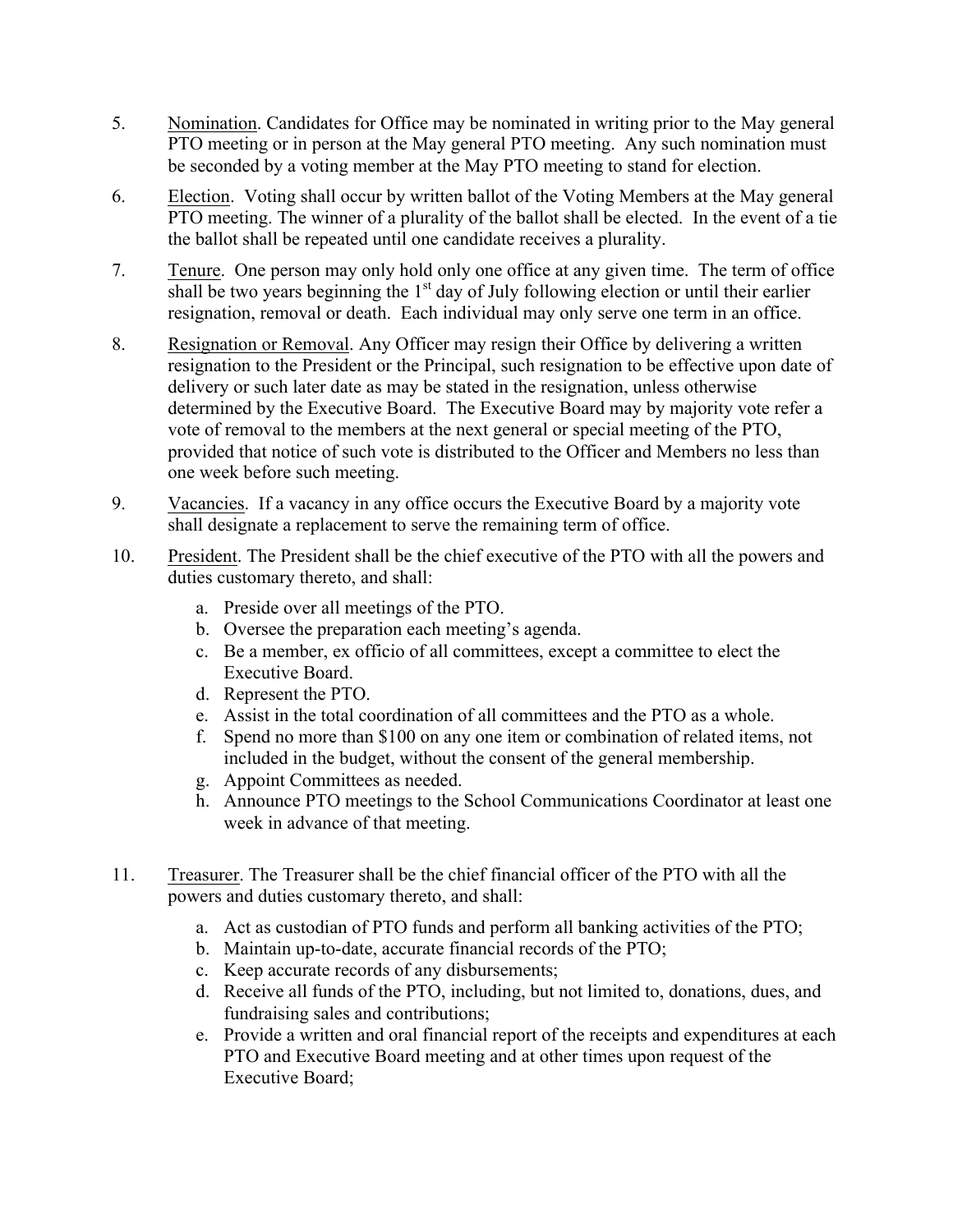- f. Ensure all invoices and receipts submitted for payment or reimbursement to ensure each request is in compliance with PTO policies;
- g. Arrange for payment of all bills and disburse funds as authorized by the Executive Board;
- h. Complete all financial updates by the close of the Fiscal Year and provide a full year-end report;
- i. Submit all requested PTO financial data relating to the Parish Business Manager within two weeks prior to the close of the fiscal year, for the purposes of the PTO's accounts being audited by the Parish Business Manager; and
- j. Prepare a statement setting forth expenses and gains at the end of the year for review by the PTO members at the May general.
- 12. Secretary. Shall be the chief administrative officer of the PTO with all powers and duties customary thereto, and shall:
	- a. Maintain all records of the PTO, including transactions, correspondence, and related documents;
	- b. Record the minutes of the meetings of the Executive Board and PTO and forward copies to each Executive Board member and website chair within two weeks of the recorded meeting;
	- c. Circulate the minutes from the preceding PTO meeting at each monthly PTO meeting;
	- d. Maintain organized records from the planning of any event hosted by the PTO. These records should be kept in a secure location at the School, should be made available, upon request, to any Committee Chair planning a similar event, and turned over to the next Secretary to hold this position;
	- e. Attend to the official correspondence of the PTO, including, but not limited to, gestures of appreciation and sympathy on behalf of the PTO.
	- f. Hold a copy of the PTO Bylaws and current Membership list and make each available upon request to any PTO Member at any PTO or Executive Board meeting.
	- g. Provide a printed copy of these Bylaws to each newly elected Executive Board member prior to the first regular PTO meeting.
	- h. Work with any Committee chair as necessary to maintain Committee records with those of the PTO.
- 13. Officer –in-Training. The Members may elect an Officer in Training to shadow any Officer during the final year of their term. Such Officer in Training shall have no authority to act on behalf of the PTO but shall the right to fully observe the designated Officer in any and all exercise of their duties. The Officer-in-Training shall refer any complaint regarding the cooperation of the designated Officer to any Executive Board Member. Service as an Officer-in-Training shall not qualify for tuition assist.
- 14. Conflict of Interest. No Officer shall conduct business with the PTO, unless the full terms of such transaction are fully disclosed and approved in advance by a majority of the Executive Board.
- 15. Other Duties. Each Officer shall have the duty of loyalty, good faith and to act in the best interest of the PTO in the exercise of their Office. Each Officer shall attend every